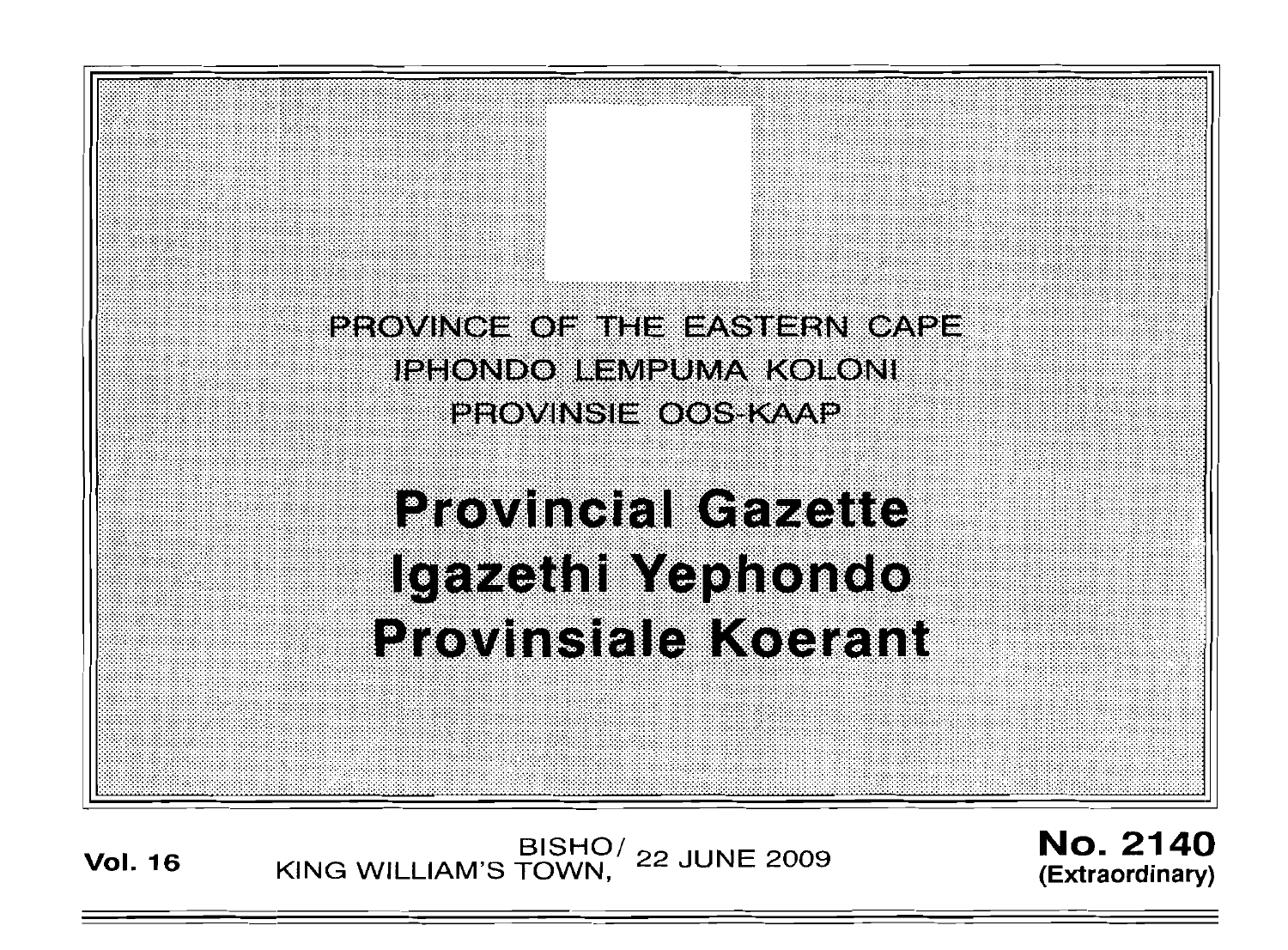|     | <b>CONTENTS • INHOUD</b> |             |                |  |
|-----|--------------------------|-------------|----------------|--|
| No. |                          | Page<br>No. | Gazette<br>No. |  |
|     | <b>GENERAL NOTICES</b>   |             |                |  |
|     |                          |             | 2140           |  |
|     |                          |             | 2140           |  |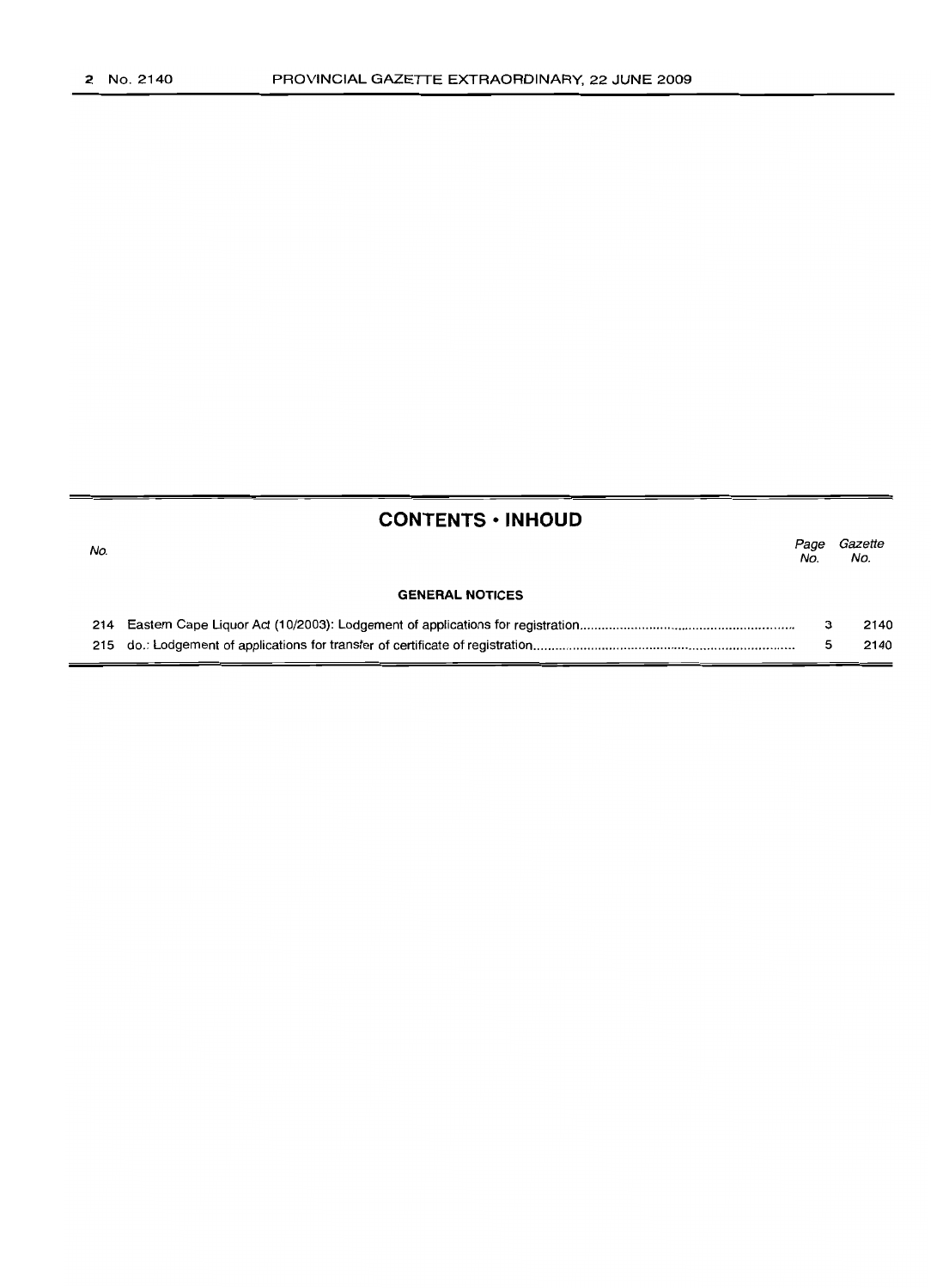# **GENERAL NOTICES**

# **NOTICE 214 OF 2009**

#### **EASTERN CAPE LIQUOR ACT, 2003 (Act No. 10 of 2003) NOTICE OF LODGEMENT OF APPLICATIONS FOR REGISTRATION**

Notice is hereby given that the applications for registration, particulars of which appear in the Schedule hereunder, have been lodged with the Board.

Interested parties may, free of charge, inspect any application which appears in the Schedule hereunder and may within twenty one days of this notice, lodge with the Board written representations in support of, or written objections.

#### **THEMBI ZONO - GXOYIYA EASTERN CAPE LIQUOR BOARD 10 June 2009**

# **SCHEDULE**

| 1                                   |                  | $\overline{2}$                 | 3                                   | 4                            | 5                                                                                                  |
|-------------------------------------|------------------|--------------------------------|-------------------------------------|------------------------------|----------------------------------------------------------------------------------------------------|
| <b>Application</b><br><b>Number</b> |                  | Name and<br>number of Ward     | Kind of registration<br>applied for | Kind of liquor<br>to be sold | Name under which business is<br>to be conducted and particulars<br>of the erf, street or farm      |
| 1.                                  | ECP 16735        | Ward 18 KSD<br>Municipality    | Consumption on and<br>off premises  | All kinds                    | Ma - Ase 's Tavern, Bityi Location<br>Mthatha                                                      |
| 2.                                  | <b>ECP 16736</b> | Ward 20 KSD<br>Municipality    | Consumption on and<br>off premises  | All kinds                    | Zimele Tavern, Tyalara A/A,<br>Mthatha                                                             |
| 3.                                  | <b>ECP 16737</b> | Ward 16 KSD<br>Municipality    | Consumption on and<br>off premises  | All Kinds                    | Mkhuma Tavern, Jojweni Loc,<br>Baziya A/A, Mthatha                                                 |
| 4.                                  | <b>ECP 16738</b> | Ward 4 Makana<br>Municipality  | Special Event                       | All kinds                    | Wibhen Events, DSG Sports Field,<br>Erf No.8509, Between Worcester<br>and African Str, Grahamstown |
| 5.                                  | ECP 16739        | Ward 6 Ndlambe<br>Municipality | Consumption on and<br>off premises  | All kinds                    | Magcina's Tavern, 3185 Avenue C,<br>Ext 6, Port Alfred                                             |
| 6.                                  | <b>ECP 16740</b> | Ward 7 Makana<br>Municipality  | Consumption off<br>premises         | All kinds                    | Vukuzenzele Shebeen, 92 D<br>Ncame Str, Grahamstown                                                |
| 7.                                  | ECP 16741        | Ward 3 NMMM                    | Consumption on<br>premises          | All kinds                    | A La Martha's Airport Guest<br>House, 9 Third Avenue, Walmer,<br>PE                                |
| 8.                                  | ECP 16742        | Ward 3 NMMM                    | Consumption on<br>premises          | All kinds                    | Fushini Sushi & Eastern Cuisine,<br>55 Prospect Rd, Walmer, PE                                     |
| 9.                                  | ECP 16743        | Ward 33 NMMM                   | Consumption on and<br>off premises  | All kinds                    | Mpondo's Spaza, 18921<br>Missionvale, Govan Mbeki, PE                                              |
| 10.                                 | <b>ECP 16744</b> | Ward 18 NMMM                   | Consumption on and<br>off premises  | All kinds                    | Mhlongu's Tavern, 6019 Ramposa<br>Village, New Brighton, PE                                        |
| 11.                                 | ECP 16745        | Ward 41 NMMM                   | Consumption on and<br>off premises  | All kinds                    | Nomzet's Tavern, 45 Noortjie Str,<br>Booysens Park, PE                                             |
| 12.                                 | <b>ECP 16746</b> | Ward 22 NMMM                   | Consumption on and<br>off premises  | All kinds                    | Ann's Tavern, 8271 Nkewane Str,<br>Site & Services, Kwa Zakhele, PE                                |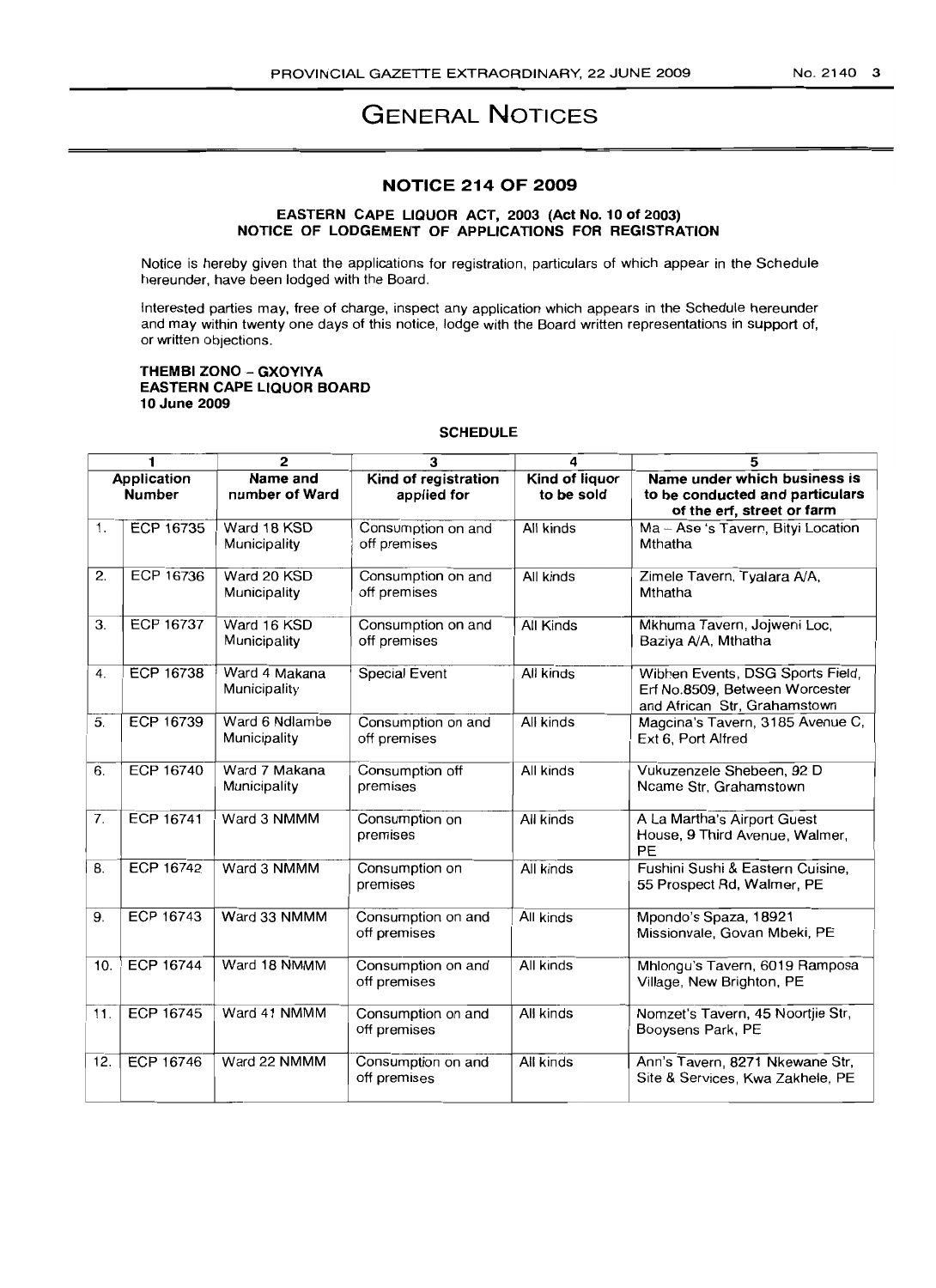| 13.               | <b>ECP 16747</b> | Ward 5 NMMM                      | Consumption on<br>premises         | All kinds | Fernando's Chicken House, 11/13<br>Moffat Str. Central, PE                               |  |
|-------------------|------------------|----------------------------------|------------------------------------|-----------|------------------------------------------------------------------------------------------|--|
| 14.               | <b>ECP 16749</b> | Ward 4 NMMM                      | Consumption on and<br>off premises | All kinds | Jacaran Da's Tavern, 8044<br>Songololo Str, Walmer, PE                                   |  |
| 15.               | ECP 16750        | Ward 54 NMMM                     | Consumption on and<br>off premises | All kinds | Phelo's Place, 3 Mandela Str, NU<br>13 Motherwell, PE                                    |  |
| 16.               | <b>ECP 16751</b> | Ward 17 Lukhanji<br>Municipality | Consumption on and<br>off premises | All kinds | Nozizwe Tavern, No.929 Poplar<br>Grove Loc, Whittlesea                                   |  |
| 17.               | ECP 16752        | Ward 4 BCM                       | Consumption on<br>premises         | All kinds | Cheeky Browns Guest Lodge, Cnr<br>of the Drive and John Bailliec Rd,<br>Bunkers Hill, EL |  |
| 18.               | ECP 16753        | Ward 4 BCM                       | Consumption on and<br>off premises | All kinds | Bulela's Tavern, 50848 Gwaba<br>Loc, Kwelera, EL                                         |  |
| 19.               | <b>ECP 16754</b> | Ward 28 NMMM                     | Consumption on and<br>off premises | All kinds | 50/50, VBO 1803 Kani Rd,<br>Veeplaas, PE                                                 |  |
| 20.               | <b>ECP 16755</b> | Ward 4 Sengu<br>Municipality     | Consumption on and<br>off premises | All kinds | Dura's Tavern, Mfinci A/A,<br>Sterkspruit                                                |  |
| 21.               | ECP 16756        | Ward 7 Ndlambe<br>Municipality   | Consumption on and<br>off premises | All kinds | Ponki's Tavern, 17 Fen Str, Station<br>Hill, Port Alfred                                 |  |
| $\overline{22}$ . | <b>ECP 16757</b> | Ward 2 Matatiele<br>Municipality | Consumption on and<br>off premises | All kinds | 039 Tavern, Malubelube Loc, Sibi<br>A/A, Maluti                                          |  |
| 23.               | ECP 16758        | Ward 11 NMMM                     | Consumption off<br>premises        | All kinds | Sha's Place, 3 Skidow Str,<br>Korstern, PE                                               |  |
| 24.               | <b>ECP 16759</b> | Ward 05 Engcobo<br>Municipality  | Consumption on and<br>off premises | All kinds | Four Season Tavern, Bodini Loc,<br>Qumanco A/A, Engcobo                                  |  |
| 25.               | ECP 16760        | Ward 26 Lukhanji<br>Municipality | Consumption on and<br>off premises | All kinds | Man Buy & Braai, Erf 4453, 35<br>Queens Drive, Queenstown                                |  |
| 26.               | <b>ECP 16761</b> | Ward 2 Mnquma<br>Municipality    | Consumption on and<br>off premises | All kinds | Terminus Tavern, Erf 1085,<br>Zithulele Industrial Area, Bruce<br>Young Rd, Butterworth  |  |
| 27.               | ECP 16762        | Ward 3 Matatiele<br>Municipality | Consumption on and<br>off premises | All kinds | Thuluzobona Tavern, Kwa Sibi<br>A/A, Maluti, Matatiele                                   |  |
| 28.               | ECP 16763        | Ward 52 NMMM                     | Consumption off<br>premises        | All kinds | A.M. Café, 30 Handel Str,<br>Despatch                                                    |  |
| 29.               | <b>ECP 16764</b> | Ward 14 NMMM                     | Consumption on and<br>off premises | All kinds | Ebuhlanti, 5004 Madikane Str, Kwa<br>Zakhele, PE                                         |  |